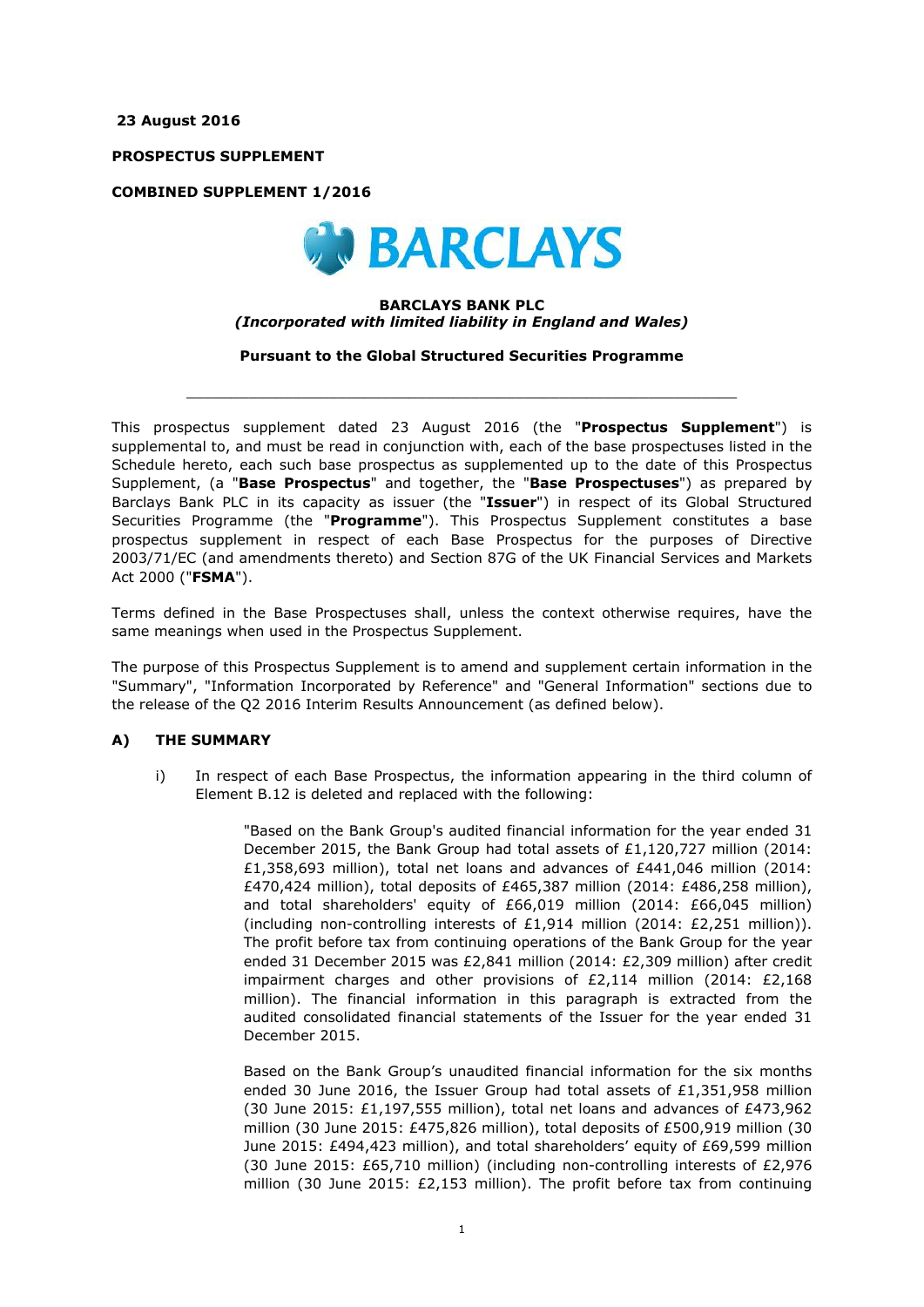operations of the Issuer's Group for the six months ended 30 June 2016 was £3,017 million (30 June 2015: £2,635 million) after credit impairment charges and other provisions of £931 million (30 June 2015: £779 million). The financial information in this paragraph is extracted from the unaudited consolidated financial statements of the Issuer for the six months ended 30 June 2016.

Not Applicable: there has been no significant change in the financial or trading position of the Bank Group since 30 June 2016.

There has been no material adverse change in the prospects of the Issuer since 31 December 2015."

ii) In respect of each Base Prospectus, the information appearing in the third column of Element D.2 after the section titled "Business Change/Execution (emerging risk)" under "(ii) Material existing and emerging risks potentially impacting more than one Principal Risk" a new paragraph is inserted as follows:

#### "**UK exit from the EU:**

The UK held a referendum on 23 June 2016 on whether it should remain a member of the EU. This results in a vote in favour of leaving the EU. The result of the referendum means that the long-term nature of the UK's relationship with the EU is unclear and there is uncertainty as to the nature and timing of any agreement with the EU. In the interim, there is a risk of uncertainty for both the UK and the EU, which could adversely affect the economy of the UK and other economies in which the Group operates. The potential risks associated with an exit from the EU have been carefully considered by the Board of Directors during the first half of 2016 and relevant actions taken where appropriate."

### **B) INFORMATION INCORPORATED BY REFERENCE**

In respect of each Base Prospectus, the section "Information Incorporated by Reference" shall be updated by:

- i) adding the following document to the list of source documents in paragraph 1 (*Source documents*):
	- (1) the joint unaudited interim results announcement of Barclays PLC and the Issuer as filed with the SEC on Form 6-K on 29 July 2016 in respect of the six months ended 30 June 2016 (the "**Q2 2016 Interim Results Announcement**"); and
	- (2) the Supplement 1/2016 dated 15 August 2016 to the Registration Document 3/2016 dated 1 June 2016 (the "**Supplement 1/2016**").
- ii) adding the following page references in respect of the Q2 2016 Interim Results Announcement to the cross-reference lists in paragraph 2 (*Information incorporated by reference*)

| "From the Q2 2016 Interim Results Announcement          |                    |
|---------------------------------------------------------|--------------------|
| Exhibit 99.1 - Results of Barclays PLC Group as of, and | Pages $3 - 120$ of |
| for the six months ended, 30 June 2016                  | Exhibit 99.1       |
| Performance Highlights                                  | Pages $3 - 5$      |
| Group Performance Review                                | Pages $6 - 9$      |
| <b>Results by Business</b>                              |                    |
| Barclays UK                                             | Pages $10 - 12$    |
| Barclays Corporate and International                    | Pages $13 - 16$    |
| Head Office                                             | Page 17            |
| <b>Barclays Non-Core</b>                                | Pages $18 - 19$    |
| Africa Banking - Discontinued Operation                 | Page 20            |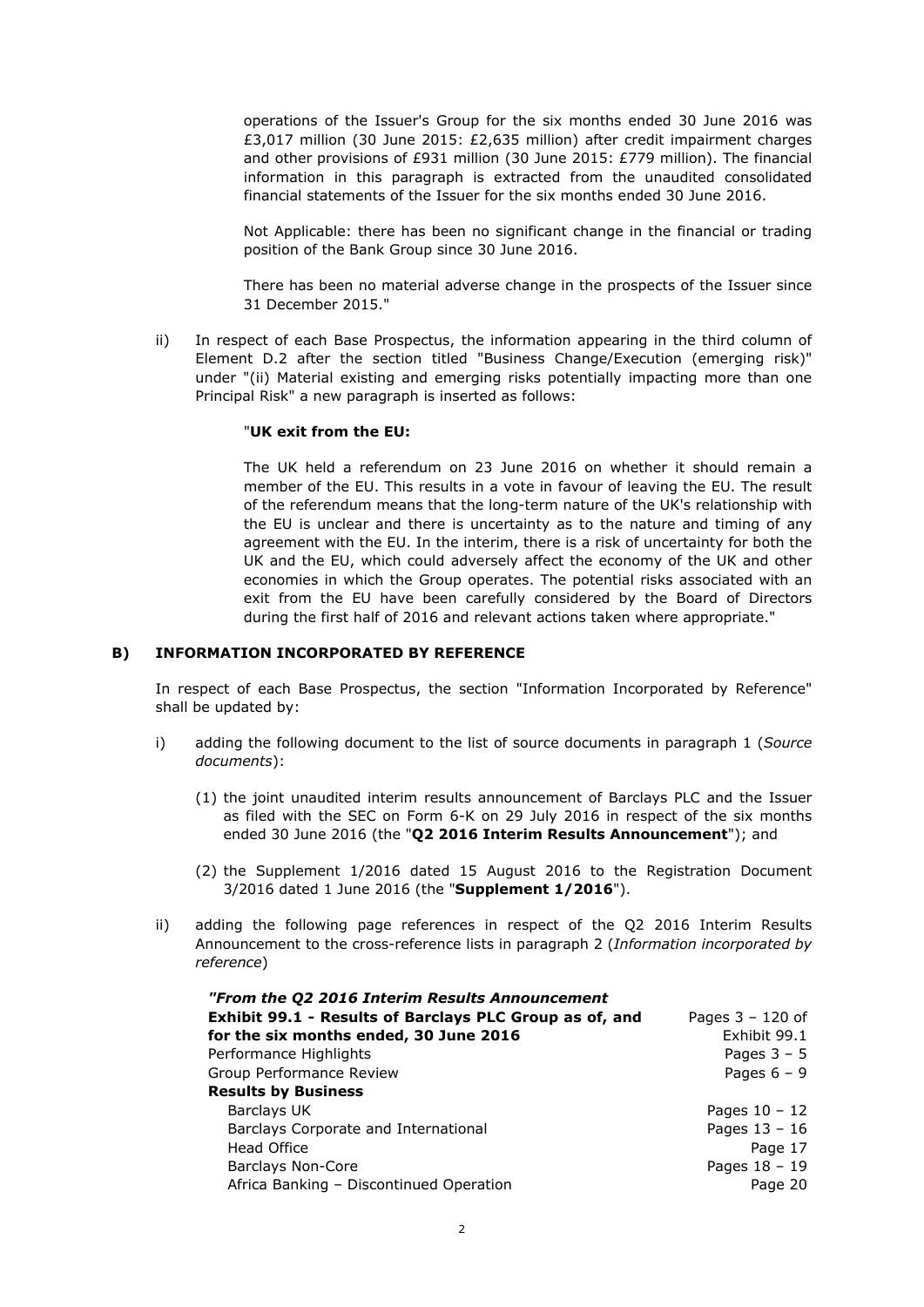| Quarterly Results Summary                                 | Pages 21 - 23     |
|-----------------------------------------------------------|-------------------|
| Quarterly Core Results by Business                        | Pages 24 - 27     |
| Quarterly Africa Banking - Discontinued Operation Results | Page 28           |
| <b>Performance Management</b>                             |                   |
| Margins and balances                                      | Page 29           |
| <b>Risk Management</b>                                    |                   |
| Overview                                                  | Page 30           |
| Funding Risk - Liquidity                                  | Pages 31 - 35     |
| Funding Risk - Capital                                    | Pages 36 - 41     |
| Credit Risk                                               | Pages 42 - 50     |
| Market Risk                                               | Pages 51 - 53     |
| Statement of Directors' Responsibilities                  | Page 54           |
| <b>Condensed Consolidated Financial Statements</b>        | Pages 55 - 60     |
| <b>Financial Statement Notes</b>                          | Pages $61 - 97$   |
| Shareholder Information                                   | Page 98           |
| Appendix 1 - Glossary                                     | Pages 99 - 120    |
| Exhibit 99.2<br>- Unaudited consolidated<br>summary       | Pages 2 - 9 of    |
| financial statements of Barclays Bank PLC as of, and      | Exhibit 99.2      |
| for the six months ended, 30 June 2016                    |                   |
| Condensed Consolidated Income Statement (Unaudited)       | Page 2            |
| Condensed Consolidated Statement of Comprehensive         | Page 3            |
| Income (Unaudited)                                        |                   |
| Condensed Consolidated Balance Sheet (Unaudited)          | Page 4            |
| Condensed Consolidated Statement of Changes in Equity     | Pages $5 - 6$     |
| (Unaudited)                                               |                   |
| Condensed Consolidated Cash Flow Statement (Unaudited)    | Page 7            |
| <b>Basis of Preparation</b>                               | Page 8            |
| Non-controlling Interests                                 | Page 9            |
| Dividends                                                 | Page 9            |
| <b>Equity and Reserves</b>                                | Page 9            |
| Exhibit 99.4 - A table setting out the issued share       | Page 1 of Exhibit |
| capital of Barclays Bank PLC and its consolidated         | 99.4"             |
| subsidiaries' total shareholders' equity, indebtedness    |                   |
| and contingent liabilities as at 30 June 2016             |                   |
| From Supplement 1/2016                                    |                   |
| <b>Risk Factors</b>                                       | Pages $1 - 3$     |
| The Issuer and the Group                                  | Pages $5 - 6$     |
| Forward Looking Statements                                | Page 6            |

Only information listed in the cross-reference lists above is incorporated by reference into the Base Prospectuses.

For the purposes of the prospectus rules made under Section 73A of the FSMA and each of the above listed Base Prospectuses, the information incorporated by reference, either expressly or implicitly, into the Q2 2016 Interim Results Announcement does not form part of any of the above listed Base Prospectuses.

Information in the Q2 2016 Interim Results Announcement which is not incorporated by reference into the listed Base Prospectuses is either not relevant for the investor or is covered elsewhere in such Base Prospectuses.

The Q2 2016 Interim Results Announcement may be inspected during normal business hours [at the registered office of the Issuer or at https://www.home.barclays/barclays-investor](https://www.home.barclays/barclays-investor-relations/results-and-reports/results.html)relations/results-and-reports/results.html.

## **C) GENERAL INFORMATION**

In respect of each Base Prospectus, the section "General Information" is updated by: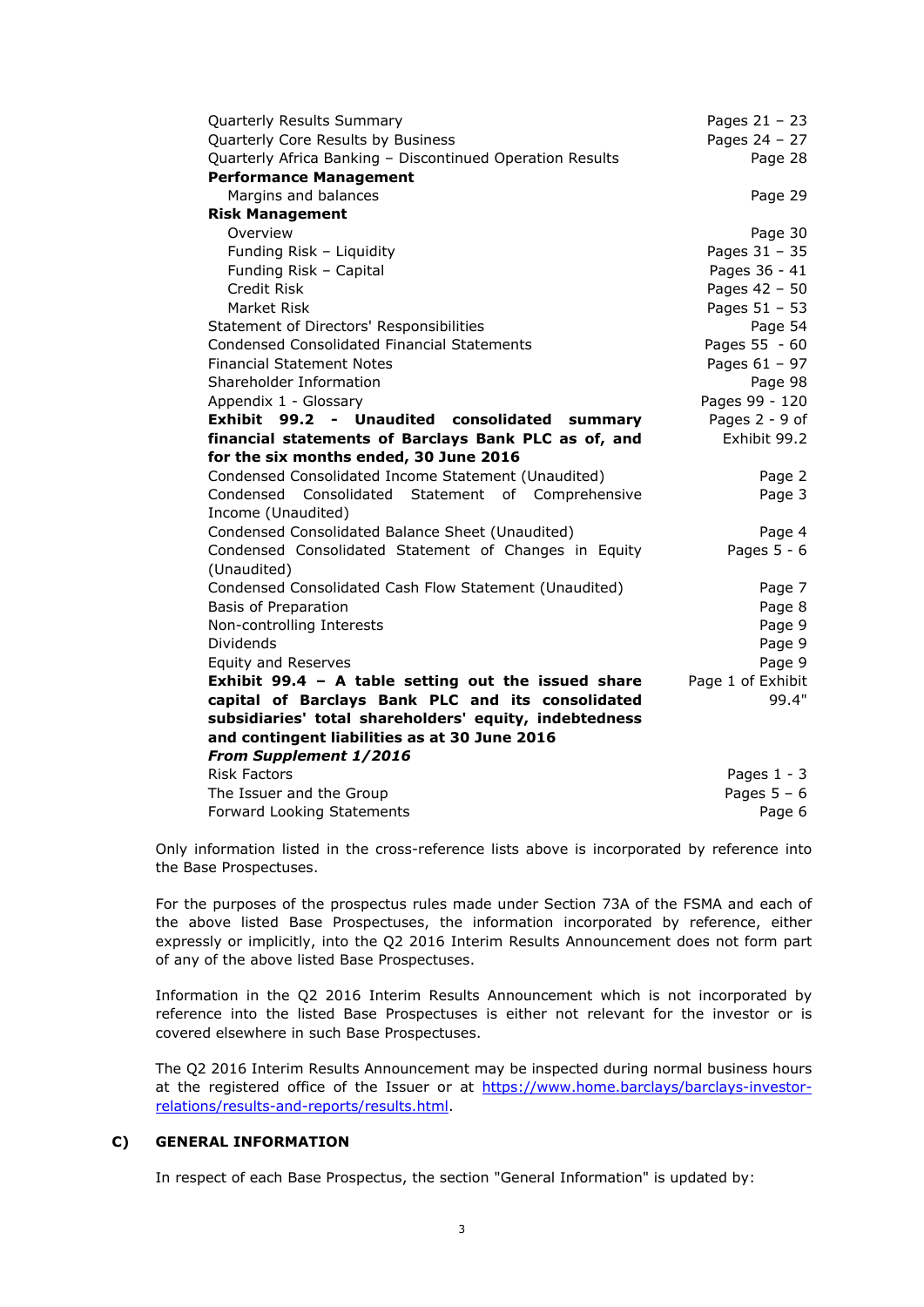i) deleting the significant change statement and replacing it with the following:

"There has been no significant change in the financial or trading position of the Bank Group since 30 June 2016."

ii) deleting the information set out under "Legal Proceedings" and replacing it with the following:

> "Save as disclosed under Note 13 *(Provisions)* and Note 19 *(Legal, competition and regulatory matters)* to the financial statements of Barclays PLC on pages 79 to 80 and pages 83 to 94, respectively, of the Q2 2016 Interim Results Announcement there are no governmental, legal or arbitration proceedings (including any such proceedings which are pending or threatened of which the Issuer is aware), which may have or have had during the 12 months preceding the date of this Base Prospectus, a significant effect on the financial position or profitability of the Issuer and/or the Group."

To the extent that there is any inconsistency between (a) any statement in this Prospectus Supplement (in relation to any Base Prospectus) and (b) any other statement in, or incorporated by reference in any Base Prospectus, the statements in (a) above shall prevail.

Investors should be aware of their rights under Section 87Q(4) to (6) of the Financial Services and Markets Act 2000. Investors who have agreed to purchase or subscribe for Securities before this Prospectus Supplement was published have the right, exercisable within two working days after the date on which this Prospectus Supplement is published, to withdraw their acceptances. This right is exercisable up to, and including 25 August 2016. Investors should contact the distributor from which they agreed to purchase or subscribe the Securities in order to exercise their withdrawal rights.

References to each Base Prospectus shall hereafter mean each such Base Prospectus as supplemented by this Prospectus Supplement. The Issuer has taken all reasonable care to ensure that the information contained in each Base Prospectus, as supplemented by this Prospectus Supplement is, to the best of its knowledge, in accordance with the facts and contains no omission likely to affect its import and accepts responsibility accordingly. Save as disclosed in this Prospectus Supplement, no significant new factor, material mistake or inaccuracy relating to the information included in each Base Prospectus is capable of affecting the assessment of securities issued pursuant to each Base Prospectus has arisen or been noted, as the case may be, since the publication of each Base Prospectus (as supplemented at the date hereof) by the Issuer.

This Prospectus Supplement has been approved by the United Kingdom Financial Conduct Authority, which is the United Kingdom competent authority for the purposes of the Prospectus Directive and the relevant implementing measures in the United Kingdom, as a prospectus supplement issued in compliance with the Prospectus Directive and the relevant implementing measures in the United Kingdom for the purpose of giving information with regard to the issue of securities under the Programme.



The date of this Prospectus Supplement is 23 August 2016